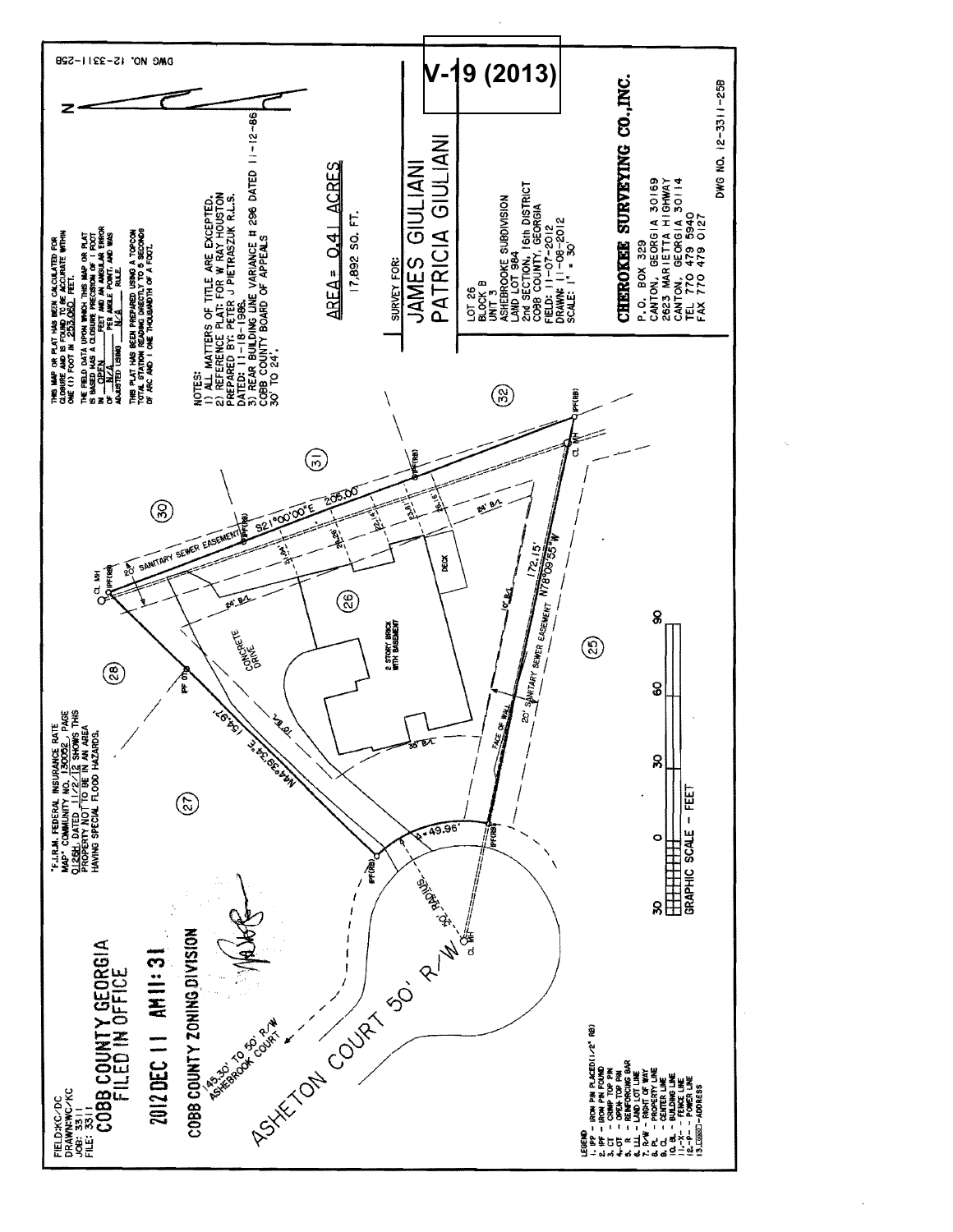| <b>PETITION No.:</b> | $V-19$                                                                                                        |
|----------------------|---------------------------------------------------------------------------------------------------------------|
| DATE OF HEARING:     | $02 - 13 -$<br>$\vec{3}$                                                                                      |
| PRESENT ZONING:      | $R-15$                                                                                                        |
| LAND LOT(S):         | 984                                                                                                           |
| DISTRICT:            | 5                                                                                                             |
| SIZE OF TRACT:       | $0.41$ acre                                                                                                   |
| COMMISSION DISTRICT: | $\overline{a}$                                                                                                |
|                      |                                                                                                               |
|                      |                                                                                                               |
|                      |                                                                                                               |
| <b>SPOKESMAN</b>     |                                                                                                               |
| Jamont Ct            |                                                                                                               |
|                      | <b>Vetreprooke May</b><br>shebrooke                                                                           |
|                      | Waive the rear setback from 24 feet (previous variance case #296 of 1986) to 21.64 feet.<br>toe Well Ky<br>RA |

**REJECTED REJECTED \_\_\_\_\_ SECONDED \_\_\_\_\_\_\_\_\_\_ SECONDED** 

HELD. **HELD \_\_\_\_\_ CARRIED \_\_\_\_\_ CARRIED** 

STIPULATIONS: **STIPULATIONS:** 

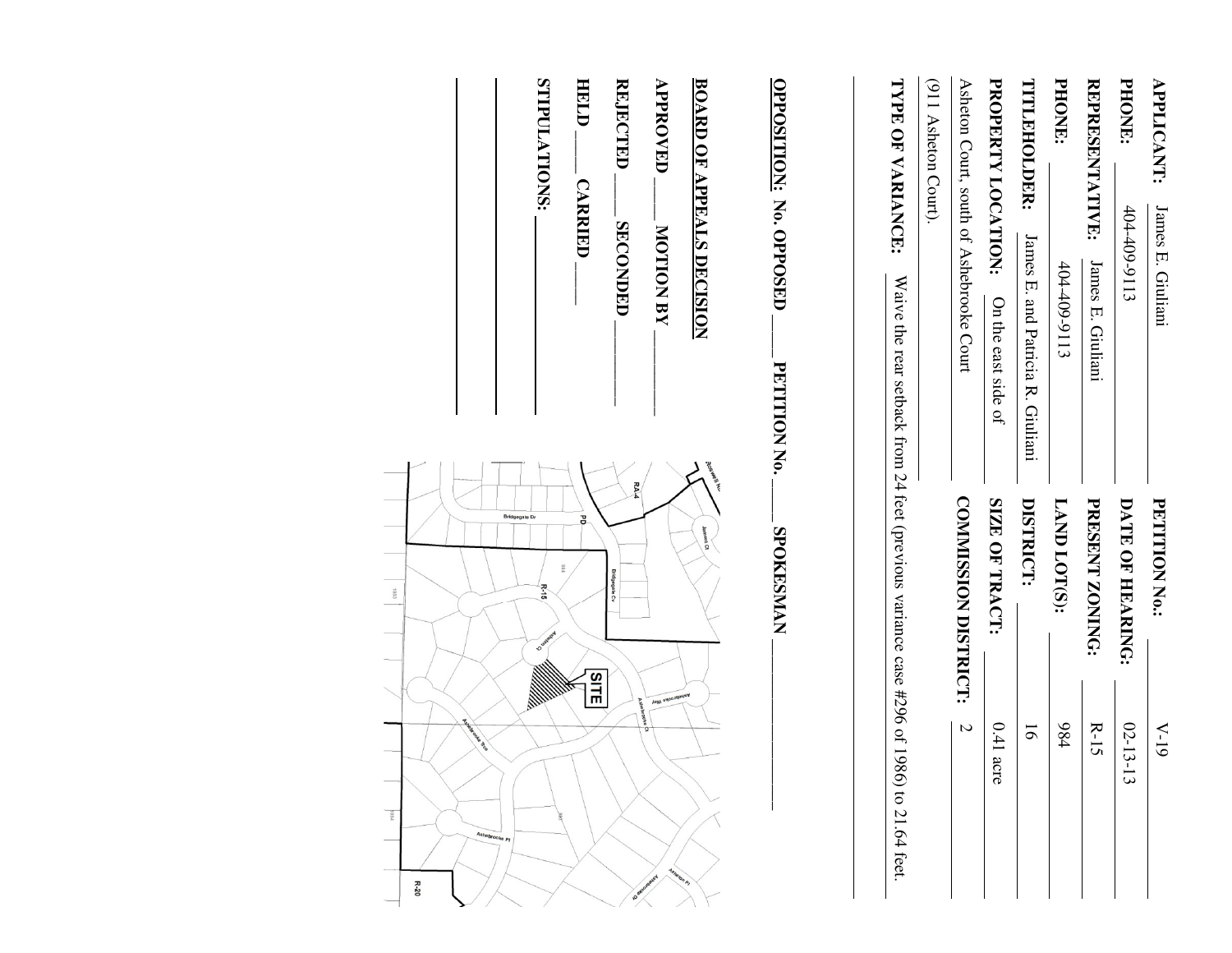\*\*\*\*\*\*\*\*\*\*\*\*\*\*\*\*\*\*\*\*\*\*\*\*\*\*\*\*\*\*\*\*\*\*\*\*\*\*\*\*\*\*\*\*\*\*\*\*\*\*\*\*\*\*\*\*\*\*\*\*\*\*\*\*\*\*\*\*\*\*\*\*\*\*\*\*\*\*\*\*\*\* 

## **COMMENTS COMMENTS**

**TRAFFIC:**  This request will not have an adverse impact on the transportation network.

## **DEVELOPMENT & INSPECTIONS:**  No comment.

recorded showing all improvements on the lot and referencing the variance case in the standard plat SITE PLAN REVIEW: If this variance request is approved, a subdivision plat revision must be Development Agency for review and approval prior to recording. Call 770-528-2147. Development Agency for review and approval prior to recording. Call 770-528-2147. revision note. The surveyor must submit the plat revision note. recorded showing all improvements on the lot and referencing the variance case in the standard plat **SITE PLAN REVIEW:** If this variance request is approved, a subdivision plat revision must be The surveyor must submit the plat to the Site Plan Review Section, Community to the Site Plan Review Section, Community

STORNWATER MANAGEMENT: No objection to minor revision of previous setback variance. **STORMWATER MANAGEMENT:** No objection to minor revision of previous setback variance.

impact or treatment of historic and/or archaeological resources impact or treatment of historic and/or archaeological resources. property surveys, county maps, and various other resources, staff has no comments regarding the property surveys, county maps, and various other resources, staff has no comments regarding the HISTORIC PRESERVATION: **HISTORIC PRESERVATION:** After examining Civil War trench maps, Cobb County historic After examining Civil War trench maps, Cobb County historic

DESIGN GUIDELINES: No comment **DESIGN GUIDELINES:** No comment.

CEMETERY PRESERVATION: **CEMETERY PRESERVATION:** No comment. No comment.

WATER: No conflict. No conflict.

required 10 foot rear sanitary sewer setback. SEWER: Hold Harmless agreement required from property owner for existing encroachment into the required 10 foot rear sanitary sewer setback. **SEWER:** Hold Harmless agreement required from property owner for existing encroachment into the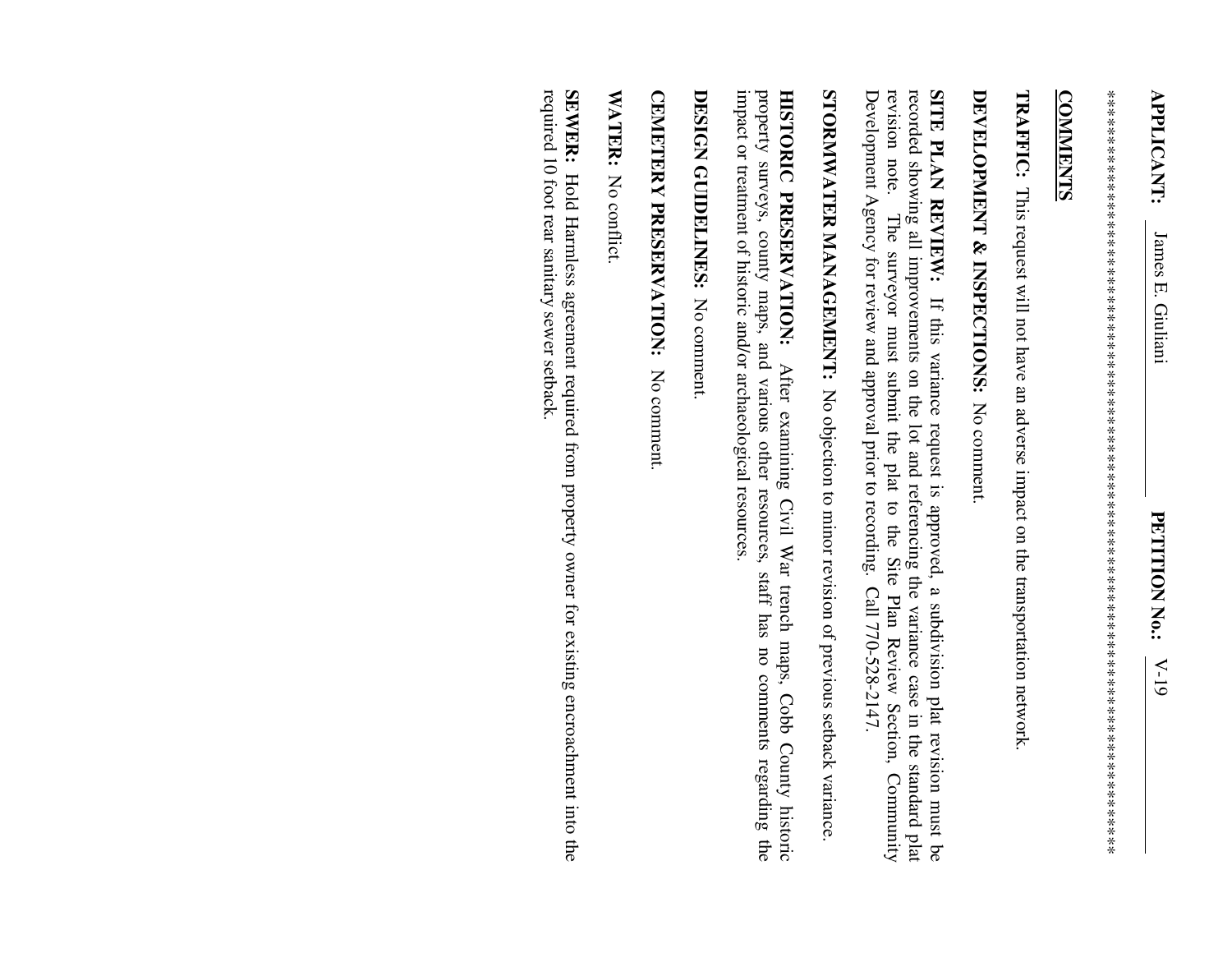Review Stage. FIRE DEPARTMENT: After analyzing the information presented for a Preliminary Review, the Cobb County Fire Marshal's Office is confident that all other items can be addressed during the Plan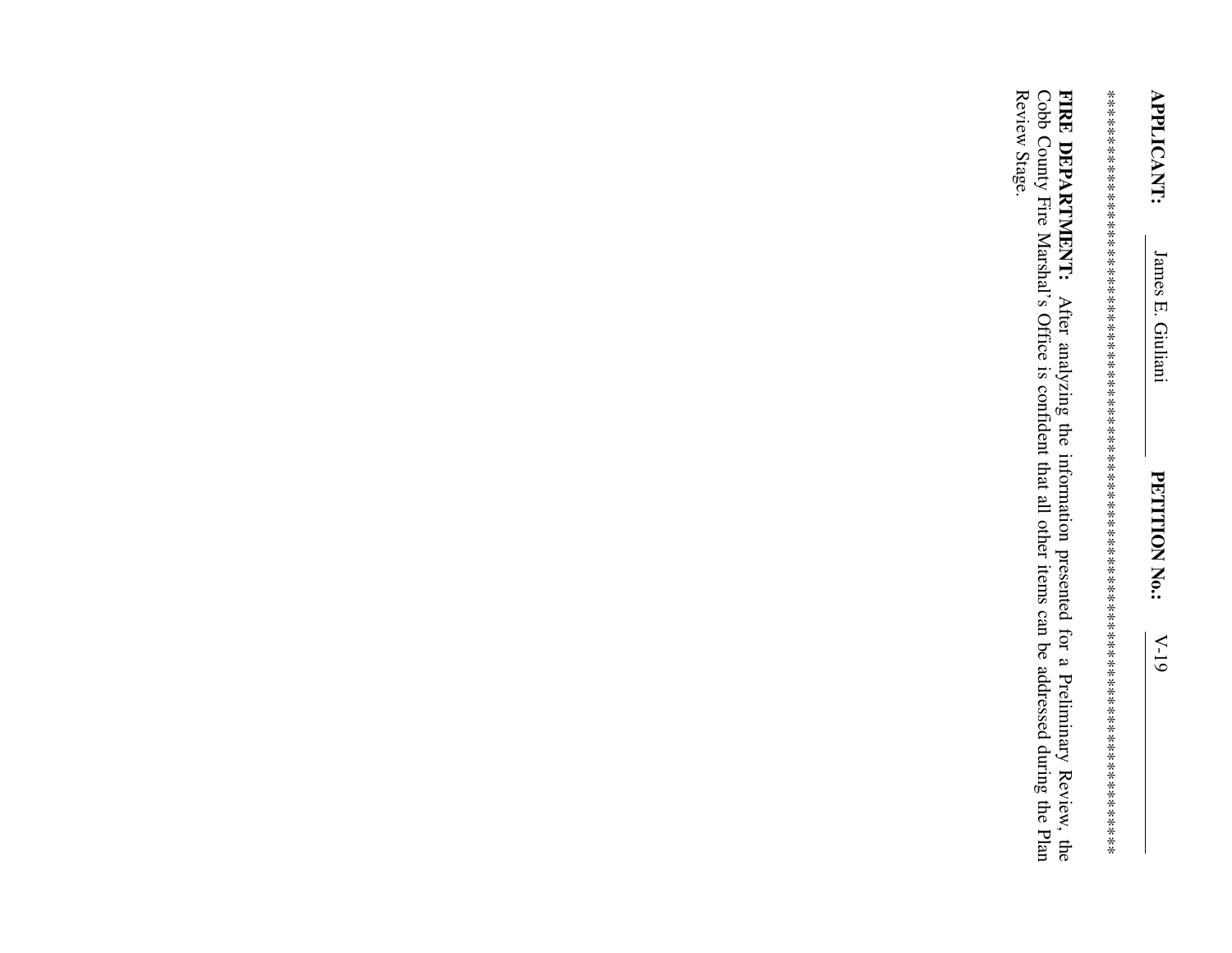

**V-19**